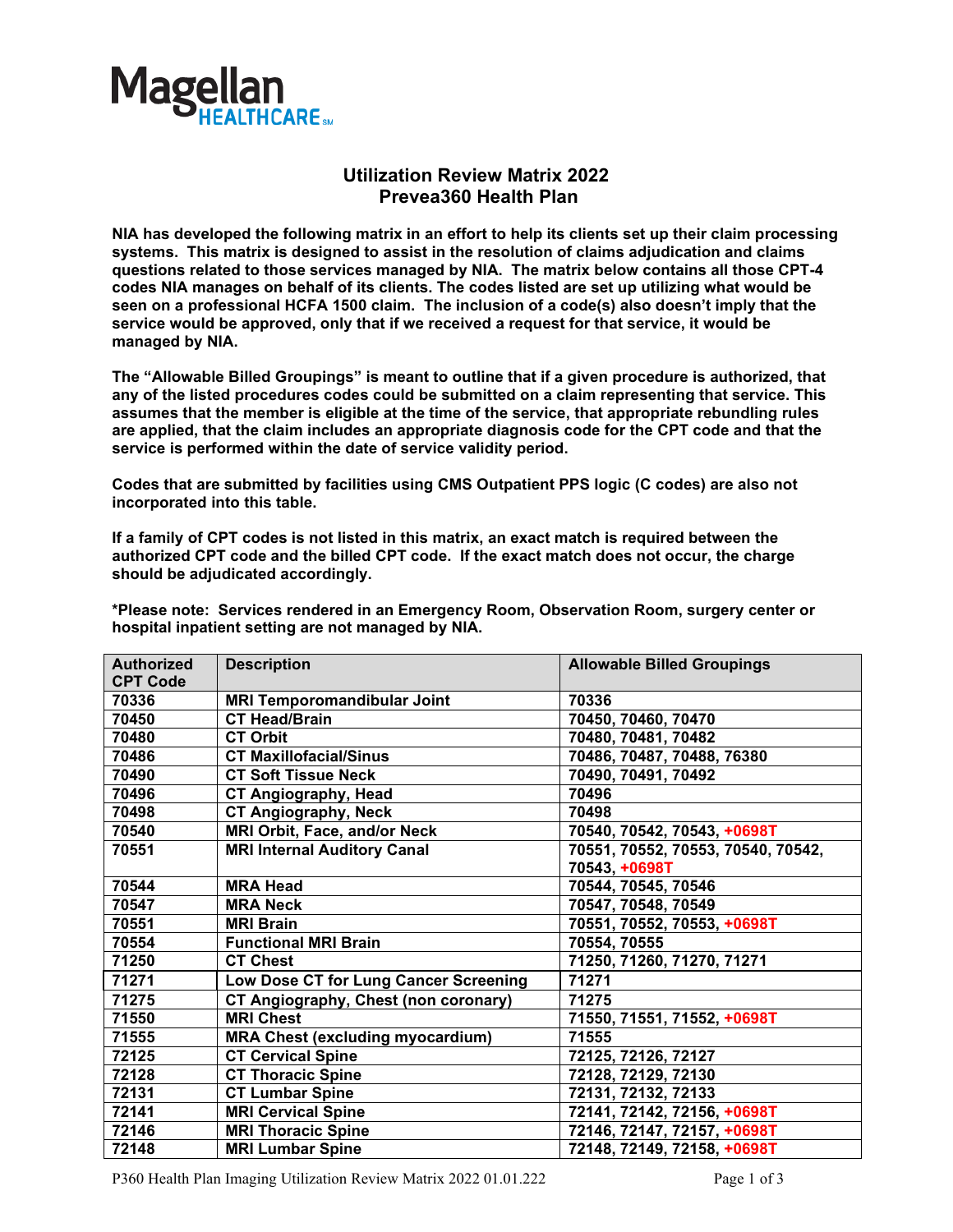| <b>Authorized</b>  | <b>Description</b>                           | <b>Allowable Billed Groupings</b>         |
|--------------------|----------------------------------------------|-------------------------------------------|
| <b>CPT Code</b>    |                                              |                                           |
| 72159              | <b>MRA Spinal Canal</b>                      | 72159                                     |
| 72191              | <b>CT Angiography, Pelvis</b>                | 72191                                     |
| 72192              | <b>CT Pelvis</b>                             | 72192, 72193, 72194                       |
| 72196              | <b>MRI Pelvis</b>                            | 72195, 72196, 72197, +0698T               |
| 72198              | <b>MRA Pelvis</b>                            | 72198                                     |
| 73200              | <b>CT Upper Extremity</b>                    | 73200, 73201, 73202                       |
| 73206              | <b>CT Angiography, Upper Extremity</b>       | 73206                                     |
| 73220              | MRI Upper Extremity, other than Joint        | 73218, 73219, 73220, +0698T               |
| 73221              | <b>MRI Upper Extremity Joint</b>             | 73221, 73222, 73223, +0698T               |
| 73225              | <b>MRA Upper Extremity</b>                   | 73225                                     |
| 73700              | <b>CT Lower Extremity</b>                    | 73700, 73701, 73702                       |
| 73706              | <b>CT Angiography, Lower Extremity</b>       | 73706                                     |
| 73720              | <b>MRI Lower Extremity</b>                   | 73718, 73719, 73720, 73721, 73722,        |
|                    |                                              | 73723, +0698T                             |
| 73721              | <b>MRI Hip</b>                               | 72195, 72196, 72197, 73721, 73722,        |
|                    |                                              | 73723, +0698T                             |
| 73725              | <b>MRA Lower Extremity</b>                   | 73725                                     |
| 74150              | <b>CT Abdomen</b>                            | 74150, 74160, 74170                       |
| 74174              | <b>CT Angiography, Abdomen and Pelvis</b>    | 74174                                     |
| 74175              | <b>CT Angiography, Abdomen</b>               | 74175                                     |
| 74176              | <b>CT Abdomen and Pelvis Combination</b>     | 74176, 74177, 74178                       |
| 74181              | <b>MRI Abdomen</b>                           | 74181, 74182, 74183, S8037, +0698T        |
| 74185              | <b>MRA Abdomen</b>                           | 74185                                     |
| 74261              | <b>Diagnostic CT Colonoscopy (Virtual</b>    | 74261, 74262                              |
|                    | Colonoscopy, CT Colonography)                |                                           |
| 74263              | <b>Screening CT Colonoscopy (Virtual</b>     | 74263                                     |
|                    | <b>Colonoscopy, CT Colonography)</b>         |                                           |
| 75557 <sup>3</sup> | <b>MRI Heart</b>                             | 75557, 75559, 75561, 75563, +75565,       |
|                    |                                              | +0698T                                    |
| 75571              | <b>Coronary Artery Ca Score, Heart Scan,</b> | 75571, S8092                              |
|                    | <b>Ultrafast CT Heart, Electron Beam CT</b>  |                                           |
| 75572              | <b>CT Heart</b>                              | 75572                                     |
| 75573              | CT Heart congenital studies, non-coronary    | 75573                                     |
|                    | arteries                                     |                                           |
| 75574              | <b>CTA coronary arteries (CCTA)</b>          | 75574                                     |
| 75635              | <b>CT Angiography, Abdominal Arteries</b>    | 75635                                     |
| 76376              | 3D rendering with interpretation and         | This is a post imaging processing         |
|                    | reporting of CT, MRI, ultrasound or other    | activity. The radiologist, after looking  |
|                    |                                              | at the initial images decides whether     |
|                    | tomographic modality; not requiring image    |                                           |
|                    | postprocessing on an independent             | this additional activity is performed.    |
|                    | workstation                                  | Intellectually, it is very similar to the |
|                    |                                              | modifier 22 activity.                     |
|                    |                                              |                                           |
|                    |                                              | <b>CMS requires that the radiology</b>    |
|                    |                                              | report specifically includes the          |
|                    |                                              | medical necessity for the                 |
|                    |                                              | performance of this service as well as    |
|                    |                                              | providing written interpretation of the   |
|                    |                                              | 3D analysis.                              |
|                    |                                              |                                           |
|                    |                                              | Accordingly, the proper use of this       |
|                    |                                              | activity doesn't lend itself to prior     |
|                    |                                              | authorization and NIA does not review     |
|                    |                                              | this service for medical necessity.       |
|                    |                                              |                                           |
|                    |                                              |                                           |
|                    |                                              |                                           |